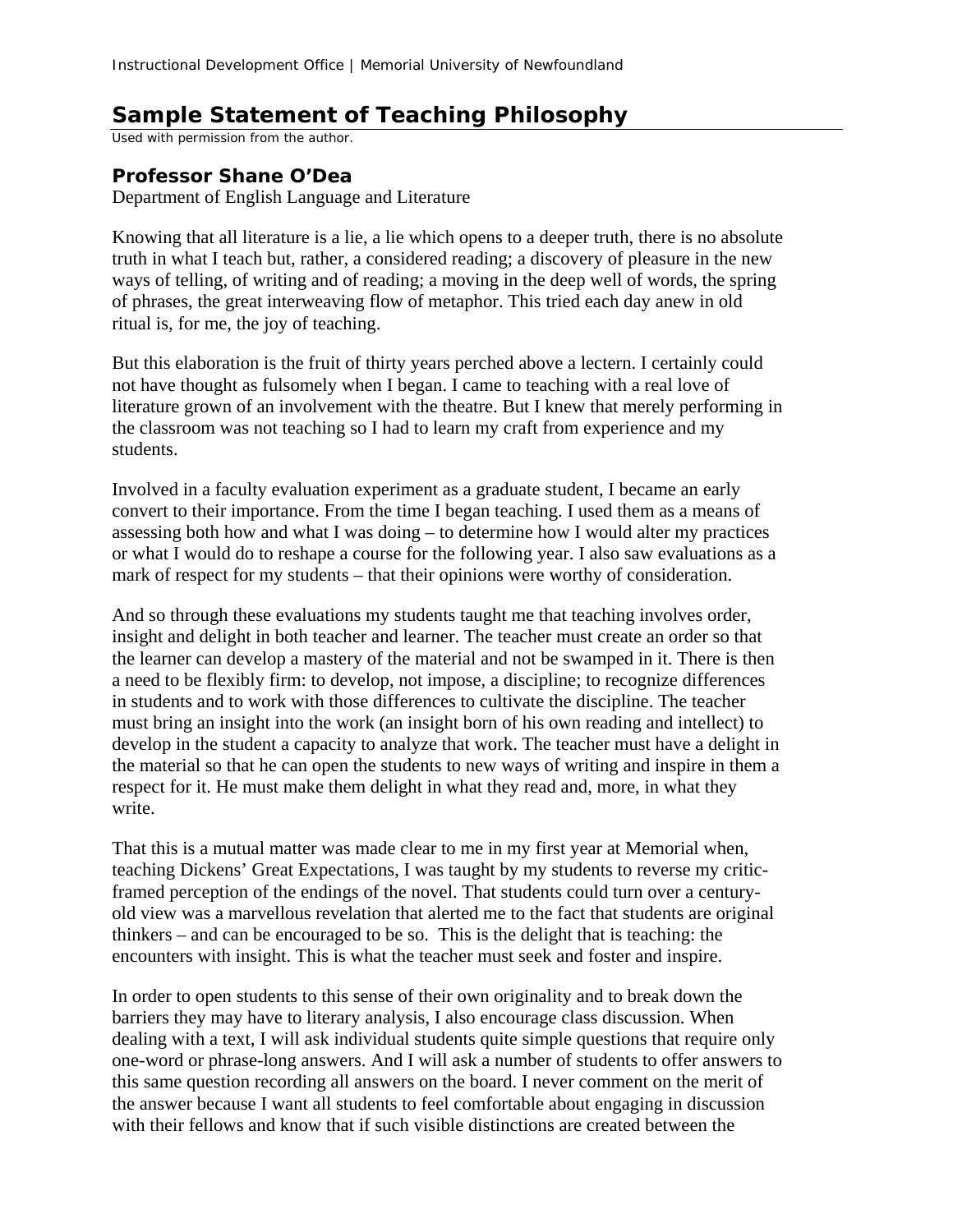capable and the less capable, few will participate. In this way I work my way through a number of aspects of the text and as the responses build on the board it is the students who see themselves – in response to, building upon their fellows' answers – creating their own analysis of the work. The intention is to allow them to shape a confidence in their own analytic ability in a classroom/verbal situation and thus encourage transference of that confidence, to their written work. This approach also means that the students communicate with one another as well as with me, and that there is a relaxed, but ordered atmosphere in the classroom. Being quite open-ended, it leaves me in the position, as master of debates, to switch questions when the range of replies is exhausted, to bring it to a conclusion if that is needed. The discussion has sometimes been so strong that I have left one class (where I had been working on Merchant of Venice) with my long-cherished interpretations shredded by my students to go into another where that second class (partially) restored my faith in my views. This (dis)order woven with a flexible firmness is what so often fires the insight that gives delight.

And so I learned to listen to my students, to learn with them and to learn that there was an extraordinary pleasure for me when they shaped an idea in their own way. Yet one has to accept that this will not always work in the way that one expects. Something like this happened when I was trying to expand their sense of literature with Henry Gass's "In the Heart of the Heart of the Country" – at best of times a very difficult story. But the class was one of the sharpest, most vital group of students I have ever taught (I still know most of them by name and it was 25 years ago) and I wanted them to encounter a type of storytelling quite outside their experience – and outside mine as well. So, when I couldn't get the story to work through discussion, I let it take me over and, in a fashion, possessed by the words, raved on for an hour pacing the classroom, alert to their sense of my lunacy. Students will challenge you to do things like that – to try out yourself, to take a chance on ideas, to ride the words into reality, to see that literature is the fire in words and something that has to be experienced in the aural imagination before it is captured by the intellectual.

It is this imaginative and intellectual vitality that my assignments are designed to encourage. I want the students to achieve an originality based on a thorough knowledge of the text rather than a compilation of the critics. With the luxury of comparatively small classes, I can ask for essay-type answers that require discussion of the topic not a definitive answer to it. The essay means I have been able to foster the need for organization in approach to the topic, careful assessment of the sides of an argument and the reaching of a conclusion that is the student's own. This, I preach, is the goal of a university education: the development of the independent mind and critical thinking.

The goal of encouraging their own thinking is reinforced by my other practice: seeing students individually throughout the semester. When I began teaching I told students they would not find grades on their work because I wanted to ensure that they read and understood the comments, and to ensure that they did not slip into either over confidence or despair because of a bald number at the end of their papers. Consequently, they were required to come and see me to get the grade, which meant that it could be discussed and that problems could be addressed. This did not catch all students so that, in the last twenty years, I have taken to seeing each student for three or four ten minute interviews during the semester. Generally appreciated by most students, it has been resisted by a few. It does however allow all to better understand what is required, to express concerns